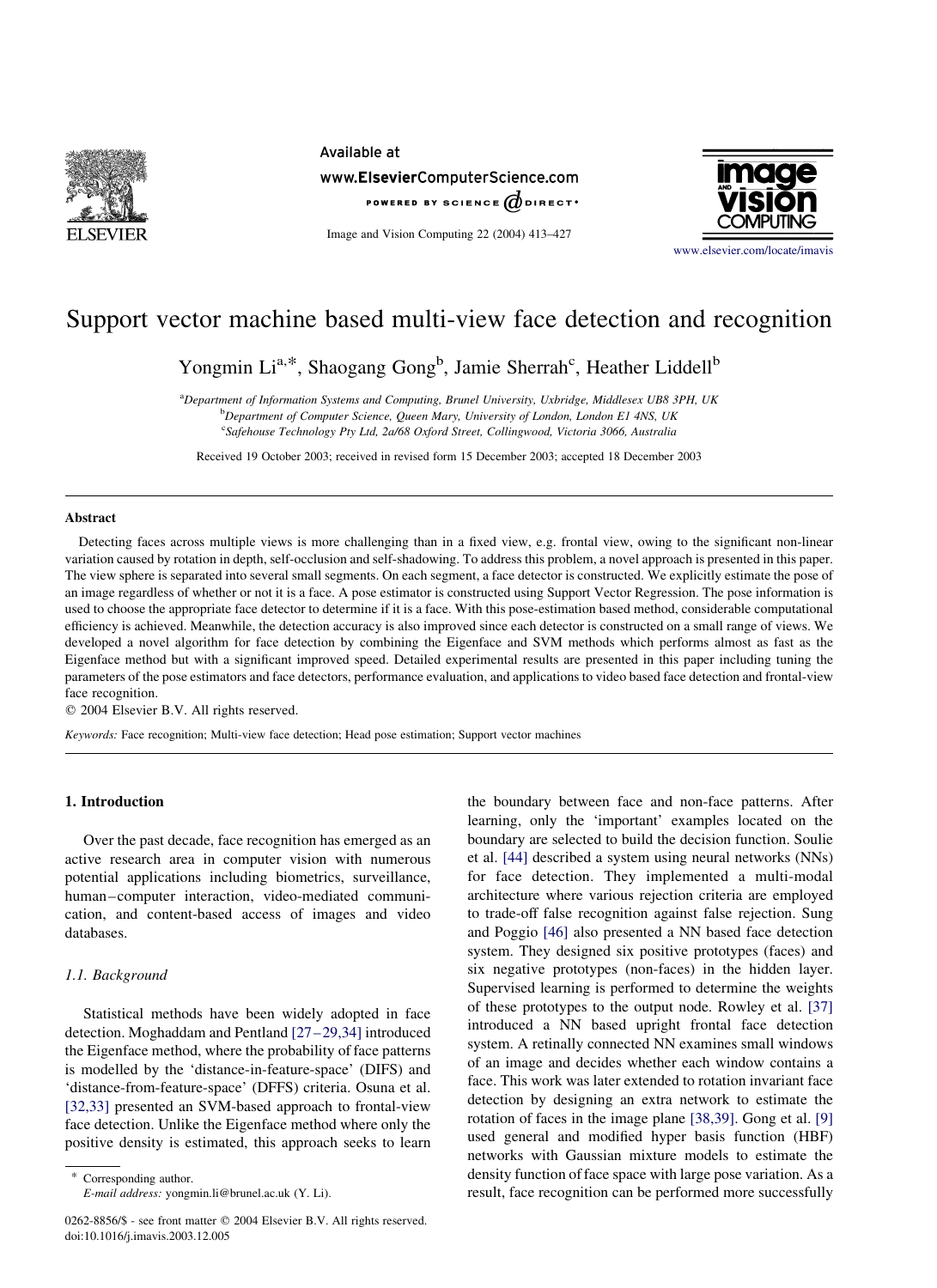than with either of the linear models. McKenna et al. [\[23,24\]](#page-13-0) presented an integrated face detection-tracking system where a motion-based tracker is used to reduce the search space and Multi-Layer Perceptron (MLP) based face detection is used to resolve ambiguities in tracking.

Feature-based methods have also been extensively addressed in previous work. For example, Brul and Perona [\[3\]](#page-13-0) proposed a framework for recognising planar object classes, such as recognising faces from images, based on local feature detectors and a probabilistic model of the spatial configuration of the features. Yow and Cipolla [\[52\]](#page-14-0) proposed a face detection framework that groups image features into meaningful entities using perceptual organisation, assigns probabilities to each of them, and reinforces the probabilities using Bayesian reasoning. They claimed that the framework can be applied to face detection under scale, orientation and viewpoint variations [\[51\]](#page-14-0).

Recently, Viola and Jones [\[13\]](#page-13-0) presented an approach to fast face detection using simple rectangle features which can be efficiently computed from the so-called Integral Image. AdaBoost and cascade methods are then used to train a face detector based on these features. Li et al. [\[17,53\]](#page-13-0) adopted similar but more general features which can be computed from block differences. Also, FloatBoost is proposed to overcome the monotonicity of the sequential AdaBoost learning.

# 1.2. Difficulties

Face detection is normally formulated as a classification problem to separate face patterns from non-face patterns. From the statistical point of view, there are mainly three obstacles for this problem:

- (1) The dimensionality of patterns is usually high;
- (2) The possible number of non-face patterns is extremely large and their distribution is very irregular;
- (3) It may also be difficult to model the probability distribution of face patterns, especially the multi-view face patterns, with a unimodal density function.

Most of the previous work is limited to the frontal view. The problem of dealing with rotation in depth and hence being able to detect faces across multiple views remains difficult. Many researchers addressed this problem by building multiple view-based face detectors, i.e. to divide the view sphere into several small segments and to construct one detector on each of the segments [\[9,17,28,31\]](#page-13-0). Nevertheless, a new problem is normally introduced in these viewbased approaches: since the pose of a face is unknown before detection, which detector should we choose to determine if it is a face? A common solution to the problem is to apply all view-based detectors to an input image (or sub-image) and to make a decision based on the one with maximal response. Undoubtedly, it is computationally inefficient.

#### 1.3. Our approach

In this research, an approach to multi-view face detection based on pose estimation is presented. Similar to Refs. [\[9,](#page-13-0) [17,28,31\],](#page-13-0) we also decompose the problem into a set of subproblems, each of them for a small range of views. However, by using the pose information, only one of the view-based detectors is chosen to determine if a pattern is a face. Selective attention by motion/skin colour detection and background subtraction is used to bootstrap Regions of Interenst (ROI) which make the face detectors focus on small sub-images only.

This paper includes and significantly extends the work we have published in Refs. [\[18,19\]](#page-13-0). The former presented the approach to multi-view face detection based on pose information, and the latter introduced the combined method of SVM and Eigenface for face detection.

In developing our new approach, we have mainly benefited from the previous work of Moghaddam and Poggio [\[27–29,34\]](#page-14-0), Rowley et al. [\[38,39\]](#page-14-0) and Osuna et al. [\[32,33\].](#page-14-0)

Moghaddam and Poggio [\[27–29,34\]](#page-14-0) tried to address the problem of high dimensionality using Principal Component Analysis (PCA) to linearly extract the most significant modes of face patterns. They established a statistical density model based on these abstract features (Eigenfaces). However, non-face patterns are not modelled in their approach.

Rowley et al. [\[38,39\]](#page-14-0) developed a NN based system which is capable of rotation invariant face detection. An extra network is designed to estimate the rotation of a face in the image plane. However, they have not addressed the rotation out of the image plane.

The SVM-based approach presented by Osuna et al. [\[32,](#page-14-0) [33\]](#page-14-0) seems to be a promising method to solve this problem. Instead of estimating the densities of face and non-face classes, it seeks to model the boundary of the two classes. Moreover, the generalisation performance, or the capacity of the learning machine, is automatically maintained by the principle of Structural Risk Minimisation [\[49\]](#page-14-0). However their work is only for frontal-view face detection.

The rest of this paper is arranged as follows: We discuss in Section 2 the overall framework of our approach to multiview face detection and the methodology of constructing the pose estimators and multi-view face detectors. Implementation issues and experimental results are presented in Section 3, including parameter tuning in constructing the pose estimators and face detectors, performance evaluation, video-based face detection and frontal face recognition. The conclusions of this paper are presented in Section 4.

# 2. Multi-view face detection based on pose estimation

As discussed before, detecting face across multiple views is more challenge than from a fixed view as the appearance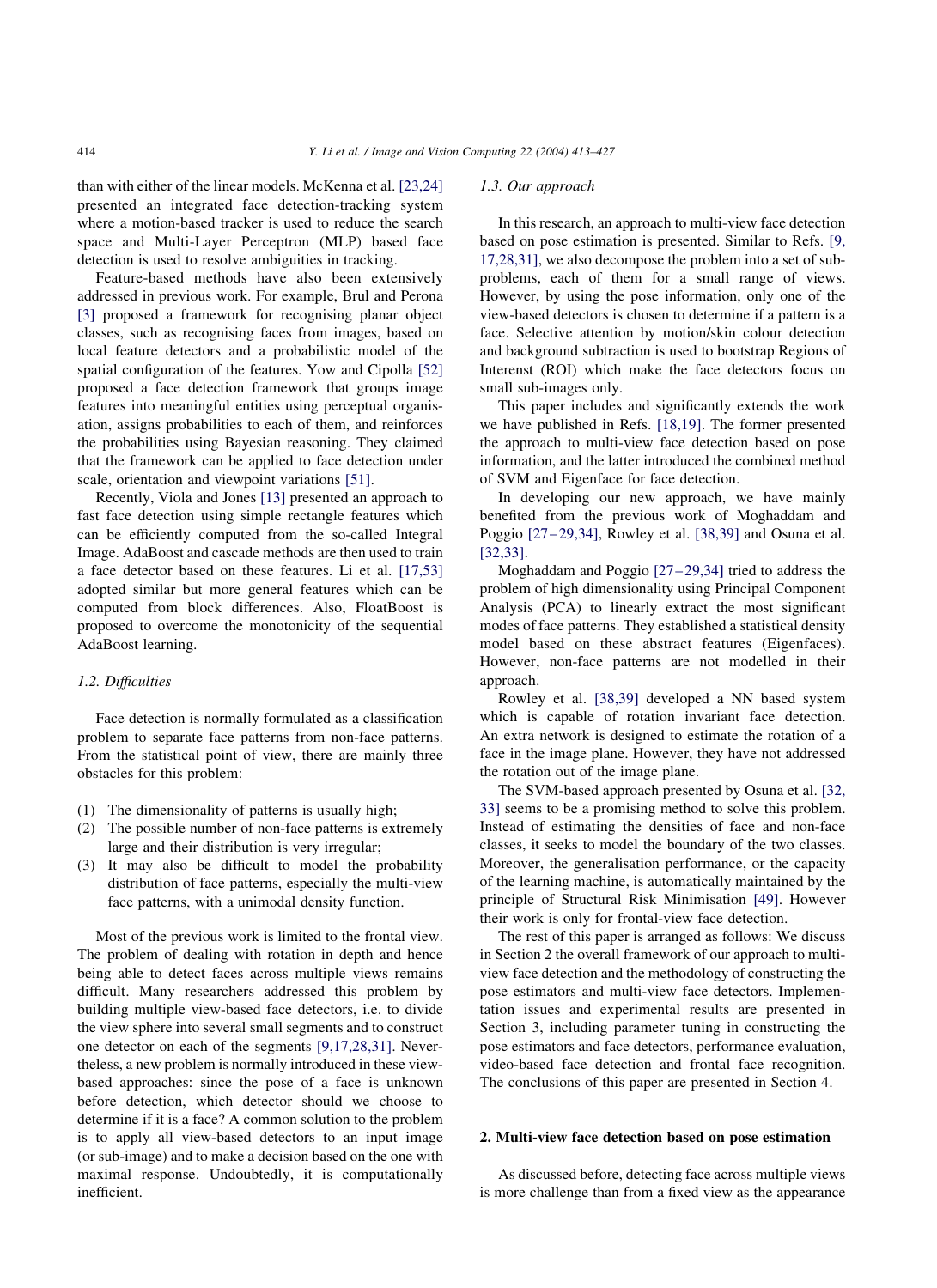of faces can be very different from different views. A straightforward method for multi-view face detection is to build a single detector which deals with all views of faces. The second approach is to build several detectors, each of them corresponding to a specific view. In runtime, if one or more of the detectors give positive output for a given pattern, a face is considered as detected. Previous studies showed that the first method led to poor performance as it fails to deal with the irregular variations of faces across multi-views [\[10,28\]](#page-13-0). The second approach usually performs better than the first one but the computation is expensive since all the multiview face detectors need to be computed for a given pattern.

In this work, we present a novel approach to the problem. We build several view-based face detectors as in the second method described above. But when detecting faces, we use the pose information explicitly, i.e. we estimate the 'pose' of a given image pattern first, then use the pose information to choose only one of the view-based face detectors to determine whether the targeted image pattern is a face.

The process of multi-view face detection is described as follows (Fig. 1):

- (1) Perform motion estimation, skin colour detection or background subtraction on input images or an image sequence to locate ROIs which may contain faces:
- (2) Exhaustively scan these image regions at different scales;
- (3) For each image patch from the scan, estimate the 'pose' (tilt and yaw) using pre-trained pose estimators;
- (4) Choose an appropriate face detector according to the estimated pose to determine if the pattern is a face;
- (5) Refine the results of detection.

It seems that extra computation is applied in pose estimation for each image patch. However, the estimated pose can be used to choose the appropriate face detector, so further computation is only applied to one of the detectors, therefore computation is actually saved in face detection. Otherwise, one has to compute all the detector outputs

and combine them for a final detection. For example, with our method we only need to construct 4 view-based face detectors as in [Fig. 3,](#page-4-0) and need two computations (one pose estimation and one face detection) to detect a face. If we do not use the pose information, eight computations (one for each detector) have to be performed for the same view space segmentation.

The issue of selective attention (first block in Fig. 1) is beyond the topic of this paper. Interested readers may refer to the following studies: motion [\[23,24\],](#page-13-0) skin colour  $[14,25,26,35,36]$ , and background modelling and subtraction [\[4,45,47\].](#page-13-0)

In the rest of this section, we will mainly discuss two related problems: pose estimation and multiview face detection.

#### 2.1. Estimating head pose

Pose and gaze estimation can be performed intrusively by using active and contacted sensing such as the early work of Hutchinson et al. [\[12\].](#page-13-0) Alternatively it can be performed using non-contact and passive methods directly from images. A geometrical approach based on facial features such as eyes, nose and mouth has been reported by Gee and Cipolla [\[6\]](#page-13-0) and Horprasert et al. [\[11\].](#page-13-0) Meanwhile, some researchers proposed to use stereo input for head pose and gaze estimation [\[21,50\]](#page-13-0). The feature points chosen for modelling pose can also be those with the most significant pictorial characteristics such as edge, valley and ridge, or those preprocessed by image filtering. For example, Gabor wavelet jets have been adopted for tracking and pose estimation [\[5,16,22\].](#page-13-0)

For both facial-feature-based and image-feature-based methods, the performance crucially depends on successful feature location. As opposed to the feature-based approach, some researchers tried to solve the problem using holistic facial appearance matching. Previous studies in this category include the Radial Basis Function network estimator by Beymer et al. [\[1\]](#page-13-0), the NN based system by Rowley et al. which is capable of detecting faces



Fig. 1. The framework for multi-view face detection. Motion estimation, skin-colour detection and background subtraction are adopted for selective attention to obtain the ROIs that may contain faces. Pose estimation is performed first for each image patch of the search on the ROIs, regardless of whether it contains a face. The pose information is used to select an appropriate face detector to determine if it contains a face.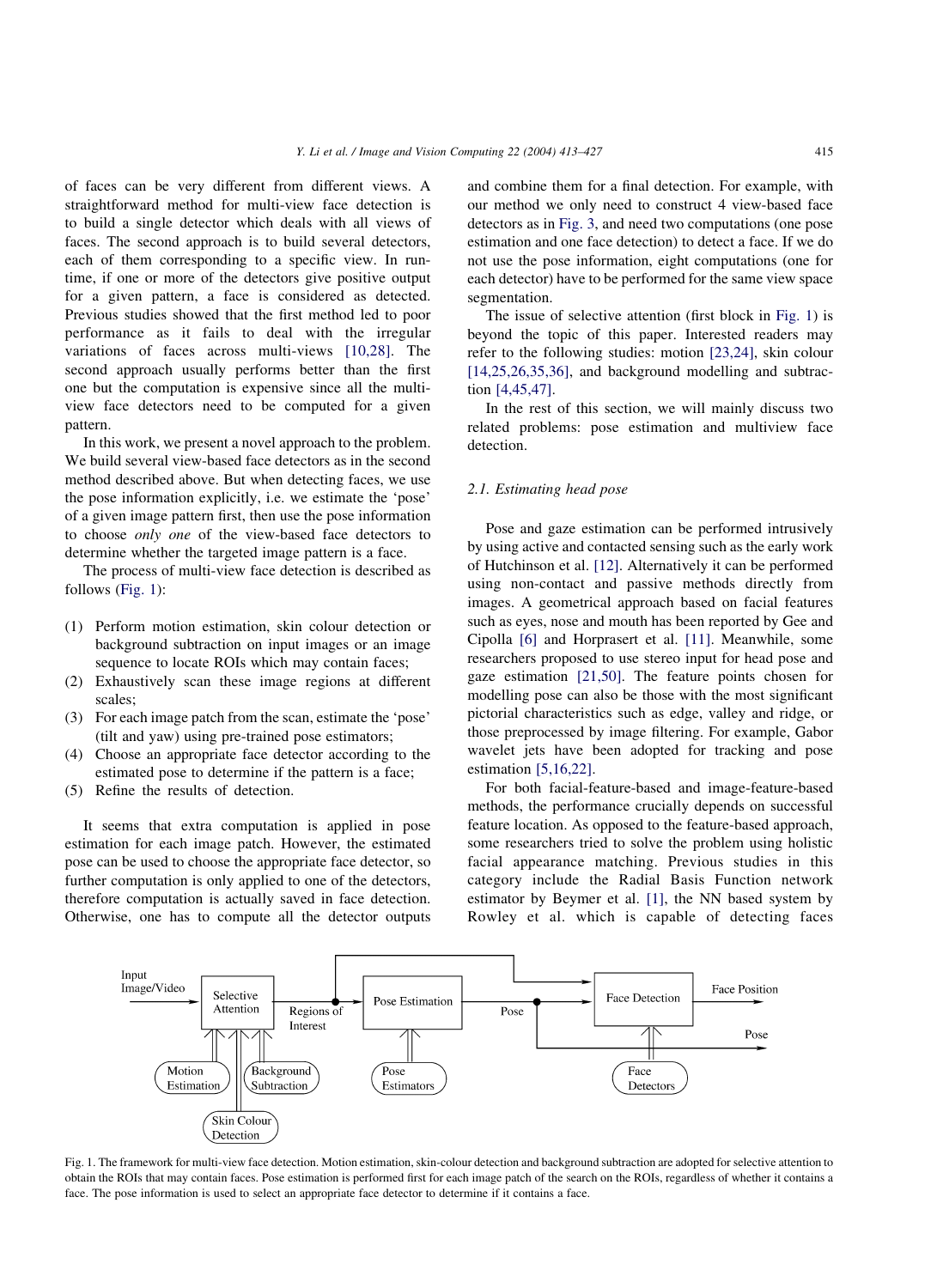with rotation in the image plane [\[40\],](#page-14-0) and the method based on Gabor wavelet transform and PCA presented by Gong et al. [\[7\]](#page-13-0).

In this paper, we present an SVM-based approach to pose estimation. Like [\[1,7,40\]](#page-13-0), the algorithm performs directly from image appearance.

# 2.1.1. Pre-processing and representation of face images

Instead of working on the high-dimensional raw images, we pre-process them in the following way:

- (1) Two Sobel operators (horizontal and vertical) are used to filter the face images. The two filtered images are combined together as the composite patterns (see Fig. 2).
- (2) PCA [\[30,34\]](#page-14-0) is performed on the filtered image patterns in order to reduce the dimensionality of the training examples. Fig. 2 illustrates sample face images from a subject in different views, the filtered composite patterns, the reconstructed patterns from the first 20 PCs, and the first 10 Principal Components (PCs).

Note that we have experimented with applying PCA directly on the original images, i.e. representing face patterns without the first step of Sobel filtering. The results are not as good as those of the method mentioned above. One possible reason is that the filters capture the changes both in horizontal and vertical directions so that the filtered images are more representative for pose changes.

Determining the dimensionality of the PCA subspace, i.e. the number of PCs to represent face patterns, is a tricky problem. Usually it is a trade-off between estimation accuracy and computational efficiency. It is important to point out that, when dealing with data with noise such

as imagery noise or misalignment of face patterns, keeping a smaller number of PCs may result in filtering out the noise, while a larger number of PCs does not necessarily lead to performance improvement. This is illustrated by experimental results shown in [Fig. 6](#page-7-0), and will be discussed in more detail in Section 3.2.2.

## 2.1.2. Estimating head pose using SVM regression

Two tasks need to be performed for head pose estimation: constructing the pose estimators from face images with known pose information, and applying the estimators to a new face image. We adopt the method of SVM regression to construct two pose estimators, one for tilt (elevation) and the other for yaw (azimuth). The input to the pose estimators is the PCA vectors of face images discussed in Section 2.1.1. The dimensionality of PCA vectors can be reasonably small in our experiments (20, for example). More on this will be discussed in Section 3.2.2. The output is the pose angles in tilt and yaw.

The SVM regression problem can be solved by maximising

$$
W(\alpha^*, \alpha) = -\frac{1}{2} \sum_{i,j=1}^l (\alpha_i^* - \alpha_i)(\alpha_j^* - \alpha_j)k(\mathbf{x}_i, \mathbf{x}_j)
$$

$$
- \varepsilon \sum_{i=1}^l (\alpha_i^* + \alpha_i) + \sum_{i=1}^l y_i(\alpha_i^* - \alpha_i)
$$
(1)

$$
\operatorname{st}\sum_{i=1}^{l}(\alpha_i^* - \alpha_i) = 0\tag{2}
$$

$$
0 \le \alpha_i^*, \ \alpha_i \le C \tag{3}
$$



Fig. 2. Representation of face patterns "(a) From top to bottom are the original face images, the filtered patterns with horizontal and vertical Sobel operators, and recontstructed patterns from the first 20 PCs". "(b) The first 10 significant PCs".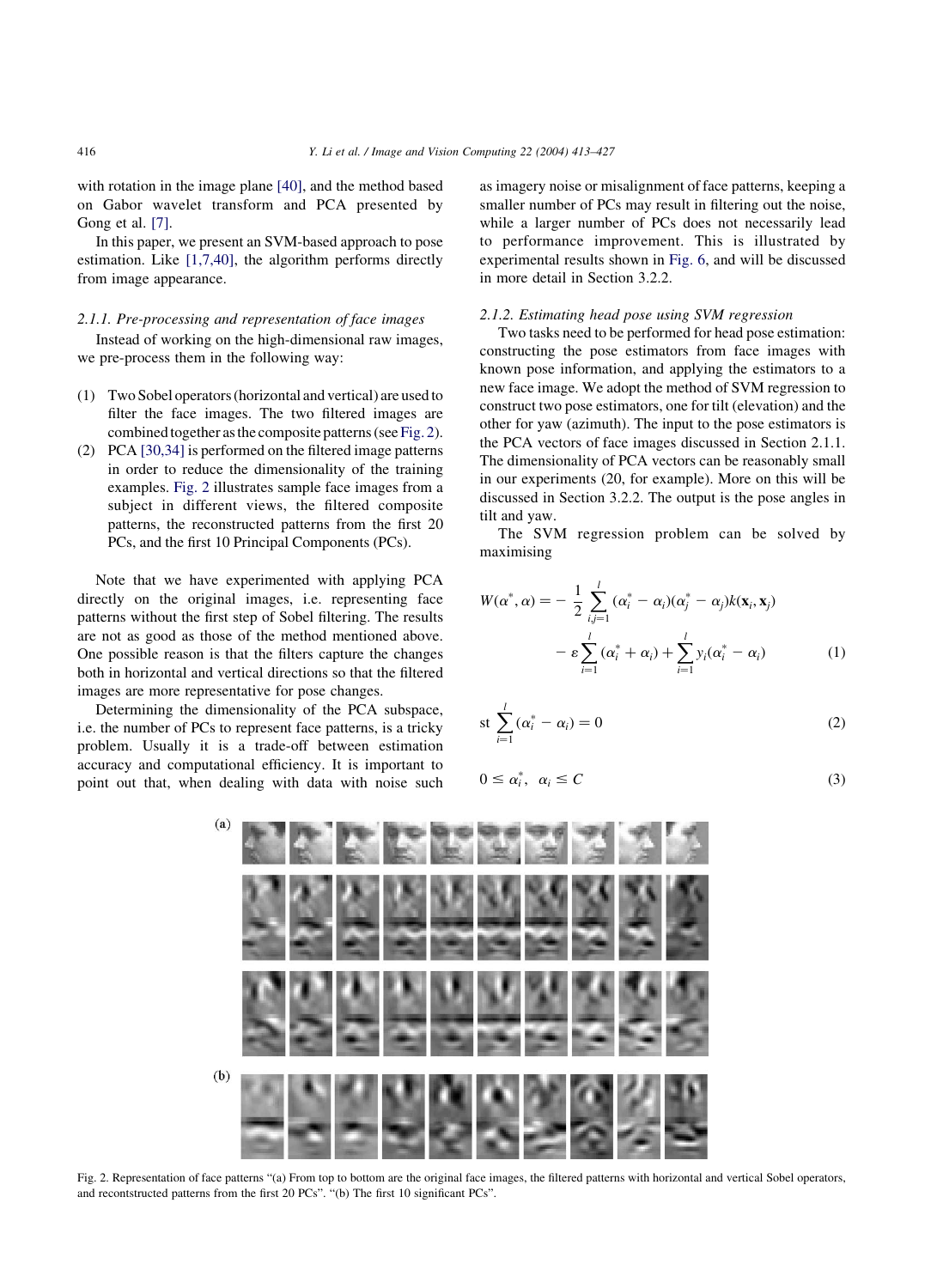<span id="page-4-0"></span>which provides the solution

$$
f(\mathbf{x}) = \sum_{i=1}^{l} (\alpha_i^* - \alpha_i)k(\mathbf{x}, \mathbf{x}_i) + b
$$
\n(4)

where  $x$  is the PCA feature vector of a face image,  $k$  is the kernel function used in the SVM pose estimator,  $y_i$  is the ground-truth pose angle in yaw or tilt of pattern  $x, C$  is the upper bound of the Lagrange multipliers  $\alpha_i$  and  $\alpha_i^*$ , and  $\varepsilon$ is the tolerance coefficient. More details about SVM regression can be found in Ref. [\[49\].](#page-14-0)

Two pose estimators in the form of Eq.  $(4)$ ,  $f_t$  for tilt and  $f<sub>v</sub>$  for yaw, are constructed. The Quadratic Programming problem is solved by a decomposition algorithm based on the LOQO algorithm [\[48\].](#page-14-0) The decomposition algorithm can be briefly described as follows: At each iteration, only a small set of training patterns are processed by the LOQO algorithm. The support vectors (SVs) and patterns with the largest error from the previous iteration have higher priority for selection. The algorithm is stopped when no significant improvement is achieved.

Compared with other learning methods, the SVM-based method has distinguishing properties such as:

- (1) No model structure design is needed. The final decision function can be expressed by a set of 'important examples' (SVs).
- (2) By introducing a kernel function, the decision function is implicitly defined by a linear combination of training examples in a high-dimensional feature space.
- (3) The problem can be solved as a Quadratic Programming problem, which is guaranteed to converge to the global optimum of the given training set.

#### 2.2. Multi-view face detection

Like other previous work, we define face detection as a classification problem, i.e. to build one or more classifiers to separate faces from non-faces. As described at the beginning of this section, we construct several view-based face detectors (classifiers), each responsible for a segment of the view space. When detecting faces from images or image sequences, we estimate the pose information first, and then use the pose information to choose an appropriate classifier to perform detection.

#### 2.2.1. View space segmentation

The view space is divided into eight segments: left profile, left frontal, right frontal, right profile in the horizontal direction (yaw), and upper and lower in the vertical direction (tilt), as shown in Fig. 3. When constructing the view based piece-wise face detectors, we adopt the following strategies.

- (1) Faces are symmetrical along the vertical line across the nose-bone, so the faces on the right half of the view plane can be converted to the left half without losing the general facial characteristics. Based on this, one only needs to model the multi-view faces either in the left or the right view. As illustrated in Fig. 3, only four detectors are constructed.
- (2) The view space is divided at  $0^\circ$  in tilt to separate inclined faces from declined faces, and at  $0^{\circ}$  and  $\pm 50^{\circ}$  in yaw to separate left-view faces from right-view faces and oneeye faces (profile) from two-eye faces (frontal) effectively.
- (3) Neighbouring segments overlap with each other by  $10^{\circ}$ . This is to make sure each view-based detector is



Fig. 3. Modelling multi-view faces. Only four detectors need to be constructed based on the symmetry property of human face: up profile, up frontal, down profile, down frontal. When detecting faces, only one of the detectors is chosen if pose information is available.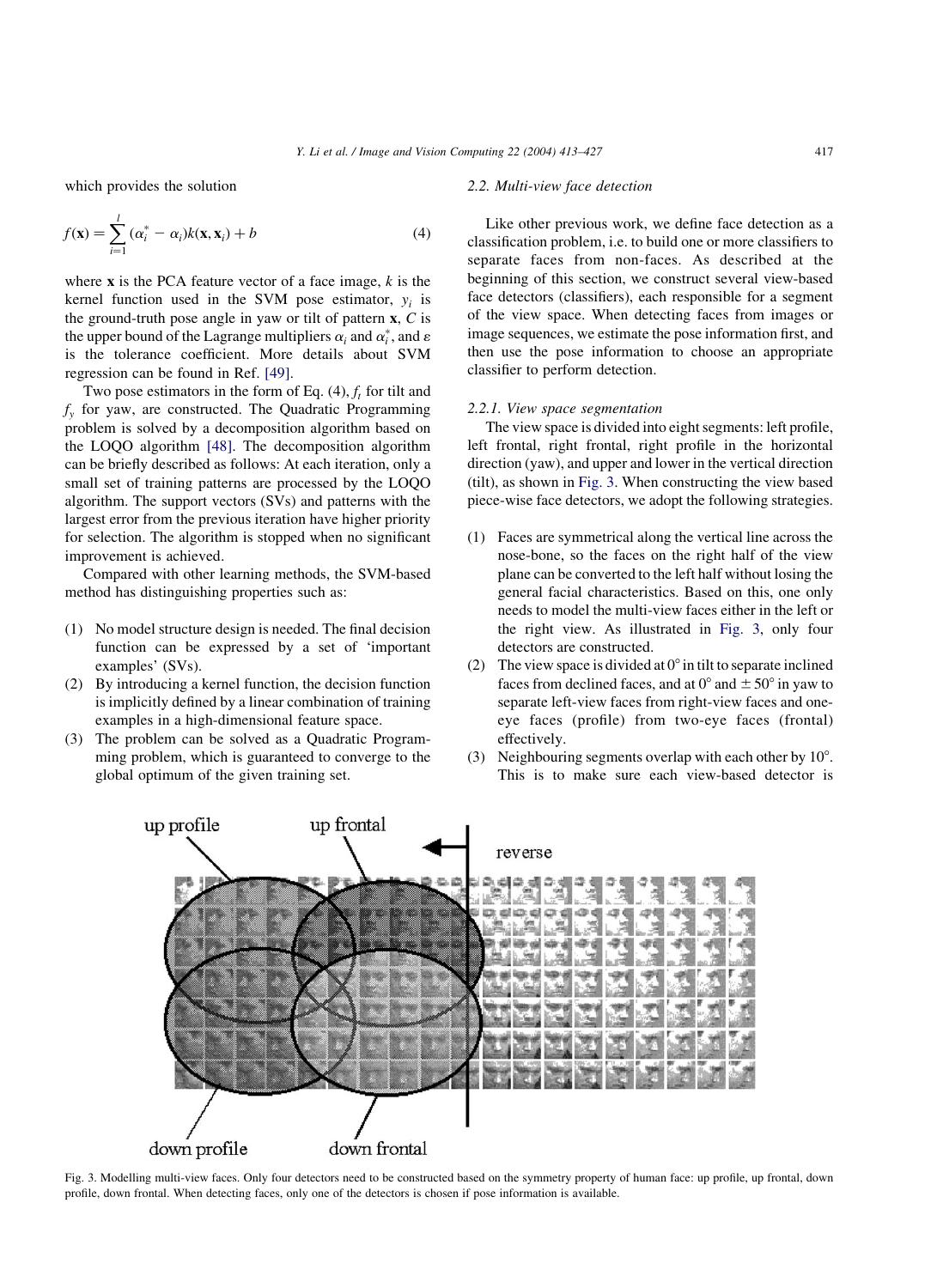responsible for a larger view space. This helps to improve the robustness of face detectors.

# 2.2.2. Algorithms of face detection

The image patterns are pre-processed in the same way as in Section 2.1.1, i.e. filtered with Sobel operators and projected with PCA. We implemented three algorithms for multi-view face detection, the Eigenface algorithm [\[28,29\]](#page-14-0), the SVM-based algorithm [\[32,33\],](#page-14-0) and a novel algorithm—a hybrid method of Eigenface and SVM.

Moghaddam and Pentland [\[28,29\]](#page-14-0) introduced the Eigenface method, where the probability  $P(x)$  of a pattern x being a face is modelled by the DIFS and DFFS criteria.

$$
P(\mathbf{x}) = \left[\frac{\exp\left(-\frac{1}{2}\sum_{i=1}^{M}\frac{u_i^2}{\lambda_i}\right)}{(2\pi)^{M/2}\prod_{i=1}^{M}\lambda_i^{1/2}}\right] \left[\frac{\exp\left(-\frac{\varepsilon^2(\mathbf{x})}{2\rho}\right)}{(2\pi\rho)^{(N-M)/2}}\right]
$$
(5)

where  $\lambda_i$  is the *i*th eigenvalue,  $u_i$  is the projection onto the ith eigenvector,  $N$  is the total number of eigenvectors,  $M$  is the number of significant eigenvectors selected in the model, and  $\rho$  is an approximation factor.

Usually the histograms of  $P(x)$  from face patterns (positive) and non-face (negative) look like the two curves in Fig. 4. One can choose a threshold based on these curves to separate faces from non-faces.

Alternatively, an SVM-based face detector [\[32,33\]](#page-14-0) can be constructed by maximising

$$
W(\alpha) = \sum_{i=1}^{l} \alpha_i - \frac{1}{2} \sum_{i,j=1}^{l} \alpha_i \alpha_j y_i y_j k(\mathbf{x}_i, \mathbf{x}_j)
$$
(6)

$$
\operatorname{st}\sum_{i=1}^{l}\alpha_{i}y_{i}=0\tag{7}
$$

$$
0 \le \alpha_i \le C, \ \ i = 1, 2, ..., l \tag{8}
$$



where  $y_i$  is the label of a training example  $\mathbf{x}_i$  which takes value 1 for face and  $-1$  for non-face, k is a kernel function, and C is the upper bound of the Lagrange multiplier  $\alpha_i$ . For a new pattern x; the trained face detector gives an output

$$
f(x) = \sum_{i=1}^{l} y_i \alpha_i k(\mathbf{x}, \mathbf{x}_i) + b
$$
 (9)

where *b* is the bias.

The Eigenface method actually models the probability of face patterns, while the importance of non-face patterns in this method is not significant except when choosing the threshold. On the other hand, an SVM-based face detector makes use of both face and non-face patterns: it estimates the boundary of positive and negative patterns instead of estimating the probabilities. Generally speaking, the Eigenface method is computationally efficient but less accurate, while the SVM method is more accurate but slow.

In order to achieve improved overall performance in terms of both speed and accuracy, a novel approach which combines the Eigenface and the SVM methods is presented. A schematic illustration of the classification criterion of the hybrid method is given in Fig. 4.

The whole process consists of a coarse detection phase by the Eigenface method followed by a fine SVM phase. In the first phase, the probability density of each class is estimated as simply as possible. Two thresholds, a rejection threshold  $(t_r)$  and an acceptance threshold  $(t_a)$ , are defined. For a test sample **x**, if the value of  $P(x)$  given by Eq. (5) is less than  $t_r$ , it is rejected as a negative example. If the value is larger than  $t_a$ , it is accepted as positive. Otherwise, if the value falls between  $t_r$  and  $t_a$ , it is considered as ambiguous and left to the SVM classifier in the next phase. The values of the two thresholds should be determined by the acceptable false positive and false negative rates which are usually application dependent.

An SVM-based classifier is trained using the examples in the middle region of Fig. 4. The classifier is only activated when an ambiguous pattern emerges. Usually the SVMbased classifier is computationally more expensive than the Eigenface method, but more accurate. However, since the proportion of the examples in the ambiguous region is relatively small, a significant improvement of the classification speed can be achieved.

Furthermore, owing to the fact that the SVM classifier is trained only on the examples in the ambiguous region and not on the whole training set, the SVM classification problem is simplified to some degree. A more precise and compact set of SVs are obtained.

#### 3. Experiments and discussions

This section is organised as follows: We first describe in Section 3.1 the database used in the experiments. Results on Fig. 4. The hybrid method of Eigenface and SVM. constructing the pose estimators and face detectors are

<span id="page-5-0"></span>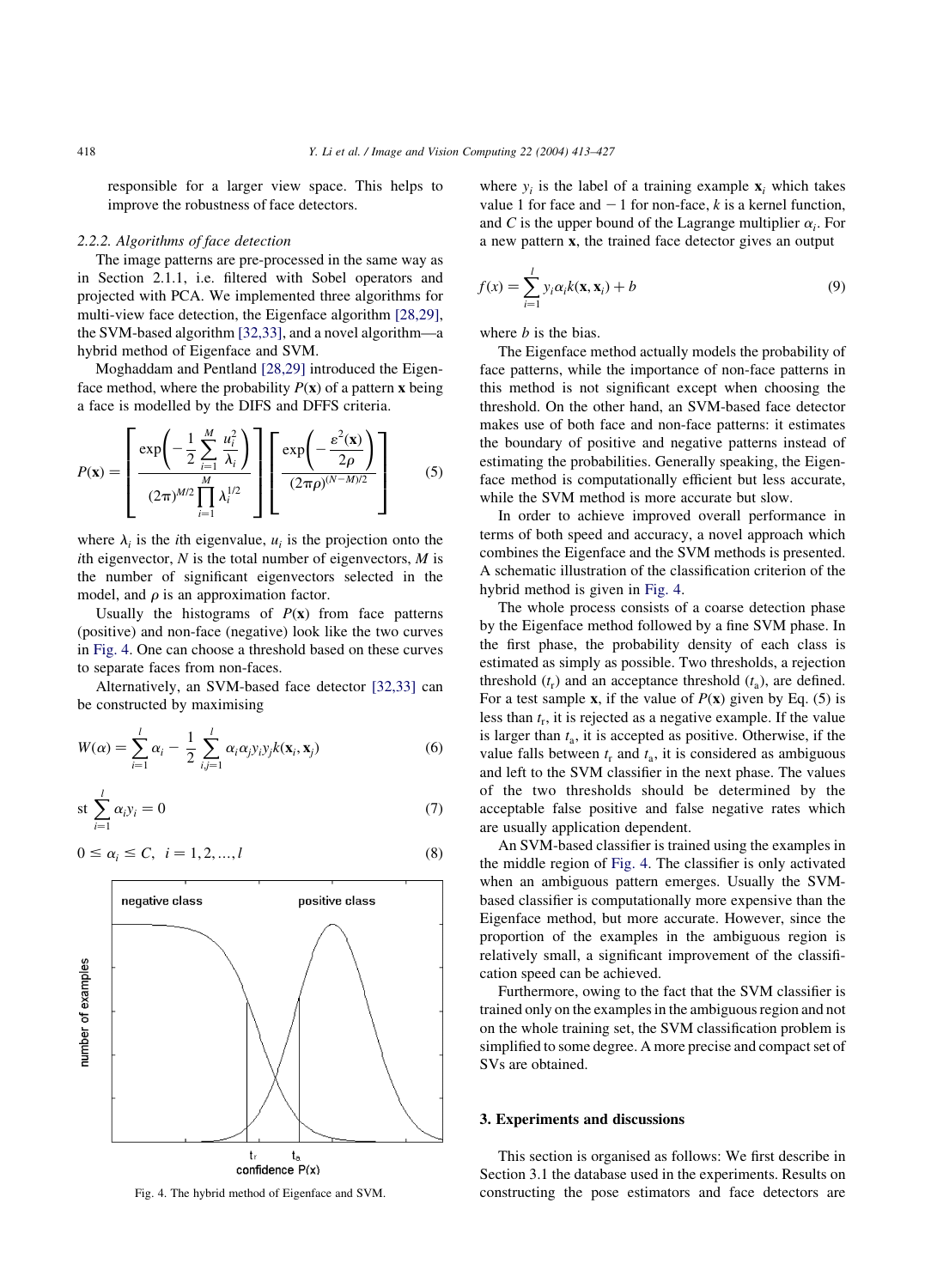<span id="page-6-0"></span>presented in Sections 3.2 and 3.3, respectively, together with parameter tuning, performance evaluation and implementation issues. Implementation and results on video based face detection are presented in Section 3.4. Based on the detection results, we demonstrate the results of frontal-view face recognition in Section 3.5.

#### 3.1. Database descriptions

In our previous work, a system was designed to capture the multi-view face images and measure facial pose and positions of key facial features such as eyes and mouth. The system utilises a magnetic sensor rigidly attached to a subject's head and a camera calibrated to the sensor's transmitter. The sensor provides the 3D coordinates and orientation relative to its transmitter. In the initialisation stage, the positions of mouth and eyes are manually located on the screen. These positions are usually adjusted at different views to make sure they are rigidly 'attached' to the facial features in the images. More details about the multi-view face acquisition system are described in Ref. [\[8\]](#page-13-0). The system provides the positions of the key feature points and pose information as well as the multi-view face images.

The faces captured in the images are about  $50 \times 50$ pixels. The range of pose of these face images is  $[-90, 20]$ +90°] in yaw and  $[-30, +30^{\circ}]$  in tilt. We have collected a set of multi-view face images from 31 subjects. We used part of them in the experiments presented here.

#### 3.2. Pose estimation

When constructing the pose estimators described in Section 2.1, one needs to choose an appropriate kernel function, and determine the parameters of the kernel. We have tried different kernel functions such as linear kernel, Gaussian kernel and polynomial kennels with different orders. Experimental results indicate that they provide similar performance for this problem. However, the best results are achieved when a Gaussian kernel is chosen, Also, the performance is not very sensitive to small changes of the SVM parameters. In our experiments, it is found that the Gaussian kernel usually performs well when its parameter is set as  $2\sigma^2 = 1$  and the patterns are normalised to unit

Table 1 Parameters of the SVM based algorithm for pose estimation

| Kernel                            | Gaussian                                   |  |  |
|-----------------------------------|--------------------------------------------|--|--|
| $2\sigma^2$                       |                                            |  |  |
| $\mathcal{C}$                     | 1000                                       |  |  |
| Image dimension                   | 400 $(20 \times 20)$                       |  |  |
| Range of tilt                     | $[-30, +30^{\circ}]$                       |  |  |
| Range of yaw                      | $[-90, +90^{\circ}]$                       |  |  |
| Total number of training images   | 1596 (12 subjects, 133 images)<br>of each) |  |  |
| Total number of validation images | 1283 (from four sequences)                 |  |  |

vectors. The parameters of the algorithm used for the experiments below are listed in Table 1.

# 3.2.1. Tolerance coefficient  $\varepsilon$

The tolerance coefficient  $\varepsilon$  is used to define the  $\varepsilon$ insensitive loss function [\[49\]](#page-14-0) in SVM regression.

$$
|f(\mathbf{x}) - \mathbf{y}| = \begin{cases} 0, & \text{if } |f(\mathbf{x}) - \mathbf{y}| \le \varepsilon \\ |f(\mathbf{x}) - \mathbf{y}|, & \text{otherwise} \end{cases}
$$
(10)

where  $f$  is the regressed function, and  $y$  is the known label of pattern x: By introducing the loss function defined in Eq. (10), the SVM can provide a sparse solution to a regression problem, i.e. the number of SVs can be far less than the number of the training examples.

Normally,  $\varepsilon$  can be used to control the accuracy of a SVM regressor. A large value of  $\varepsilon$  may lead to a regression function with poor accuracy and good real-time performance since a larger error is acceptable by the loss function (10) and a smaller number of SVs can be obtained from training. However, it is important to point out that one cannot expect to achieve a perfect result by setting  $\varepsilon$  to 0 or near 0. The maximal accuracy of a regression problem is determined by its VC-dimension [\[49\]](#page-14-0). Too small a value of  $\varepsilon$  may lead to over-fitting, i.e. the results are perfect on the training set but deteriorate on the validation set. Scholkopf et al. [\[41–43\]](#page-14-0) have discussed this problem extensively. They also presented a method for automatic accuracy control in SVM regression.

To investigate the influence of  $\varepsilon$  on the performance of a pose estimator, we designed the following experiments where the value of  $\varepsilon$  changes from 2 to 20. The PCA dimension is fixed to 20, and other parameters are chosen as listed in Table 1. [Fig. 5](#page-7-0) shows the results of SV numbers, errors in tilt and yaw, and test time.

The experimental results indicate:

- (1) The number of SVs increases steeply with the decrease of  $\varepsilon$ . The number when  $\varepsilon = 2$  is over eight times as large as that when  $\varepsilon = 20$ .
- (2) Lowering the value of  $\varepsilon$  does not always improve the accuracies. Actually, the optimal accuracies are obtained when  $\varepsilon$  is chosen around 10, which may reflect the intrinsic precision of the training examples.
- (3) Better real-time performance is achieved when increasing  $\varepsilon$  so that fewer SVs are obtained. This is because the estimation speed is determined by the number of SVs.

# 3.2.2. PCA dimension

We designed the following experiment to evaluate the performance of the SVM based pose estimators with different PCA dimensions.  $\varepsilon$  is fixed to 10, and other parameters are chosen as listed in Table 1 in this experiment. The performance is evaluated in terms of the number of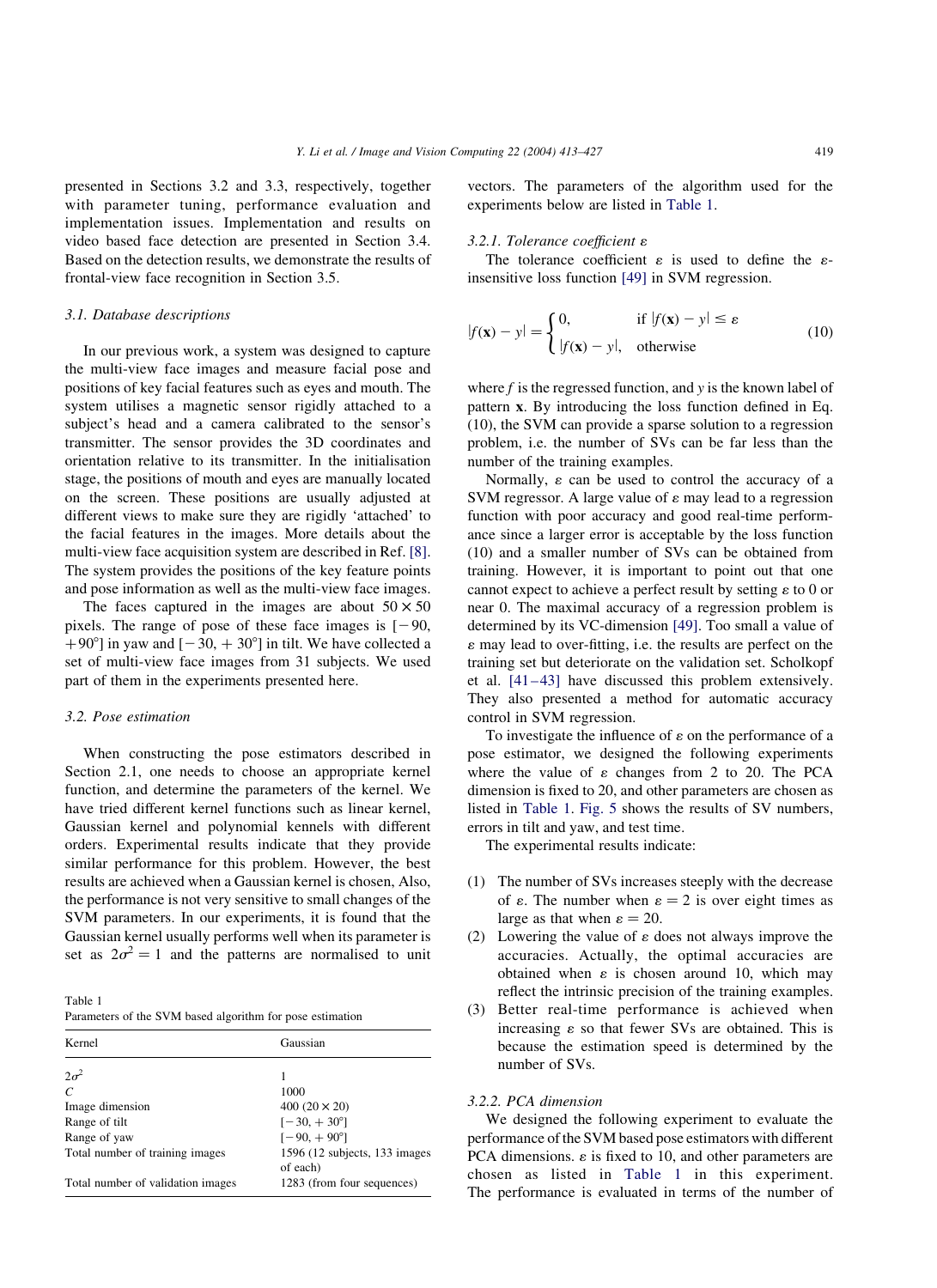<span id="page-7-0"></span>

Fig. 5. Pose estimation performance vs. tolerance coefficient  $\varepsilon$ . Results of (b,c) are computed on validation images.

SVs, the estimation error on the validation set, and validation time. The results are shown in Fig. 6.

From the experimental results, we have the following observations:

- (1) Except for the very low dimensional case, the number of SVs remains constant with the increase of the PCA dimension. This reflects the underlying characteristics of SVMs since the number of SVs corresponds to the VC-dimension of the problem. A very high PCA dimension does not provide further improvement to the performance. When the PCA dimension is below 15, the number of SVs is considerably higher since the representation with very low dimension is incapable of capturing sufficient information for pose estimation.
- (2) Estimation errors are approximately stable except for the case of very low dimensions. This indicates that a relatively low PCA dimension can provide sufficient accuracy. The stable error rates also indicate that the SVM based pose estimators correctly reflect the intrinsic precision of the training examples and they are not over-fitted even when the PCA dimension is high.
- (3) The estimation speed is related to the number of SVs and the PCA dimension. When the PCA dimension is below 15, a poor real-time performance is observed owing to the large number of SVs. Above that, the test

time increases nearly linearly with the increase of dimension.

These experiments result indicate that a relatively low dimensional representation, for example, 20 in PCA dimension, can provide satisfactory performance in terms of accuracy and run-time speed in pose estimation.

# 3.2.3. Pose estimation results

[Fig. 7](#page-8-0) shows estimated pose from a test sequence. The parameters used for SVM training are listed in [Table 1](#page-6-0). The dimension of the PCA vector of face patterns is chosen as 20. Over the whole sequence, the estimation errors in both yaw and tilt are around 10°, which are sufficiently accurate for the purpose of multi-view face detection.

# 3.3. Multi-view face detection

When training each multi-view face detector, the face images corresponding to the specific view range are selected as positive examples (faces). In the experiments, 2660 face images of 20 subjects were selected as positive examples (faces) from the same database, with pose changing from  $-90$  to  $+90^{\circ}$  in yaw and from  $-30$  to  $+30^{\circ}$  in tilt. As described in Section 2.2.1, the face images with yaw angle in the range of  $[0, +90^{\circ}]$  were reversed to  $[0, -90^{\circ}]$  along the central vertical line of the images. This produced 140



Fig. 6. Pose estimation performance vs. PCA dimension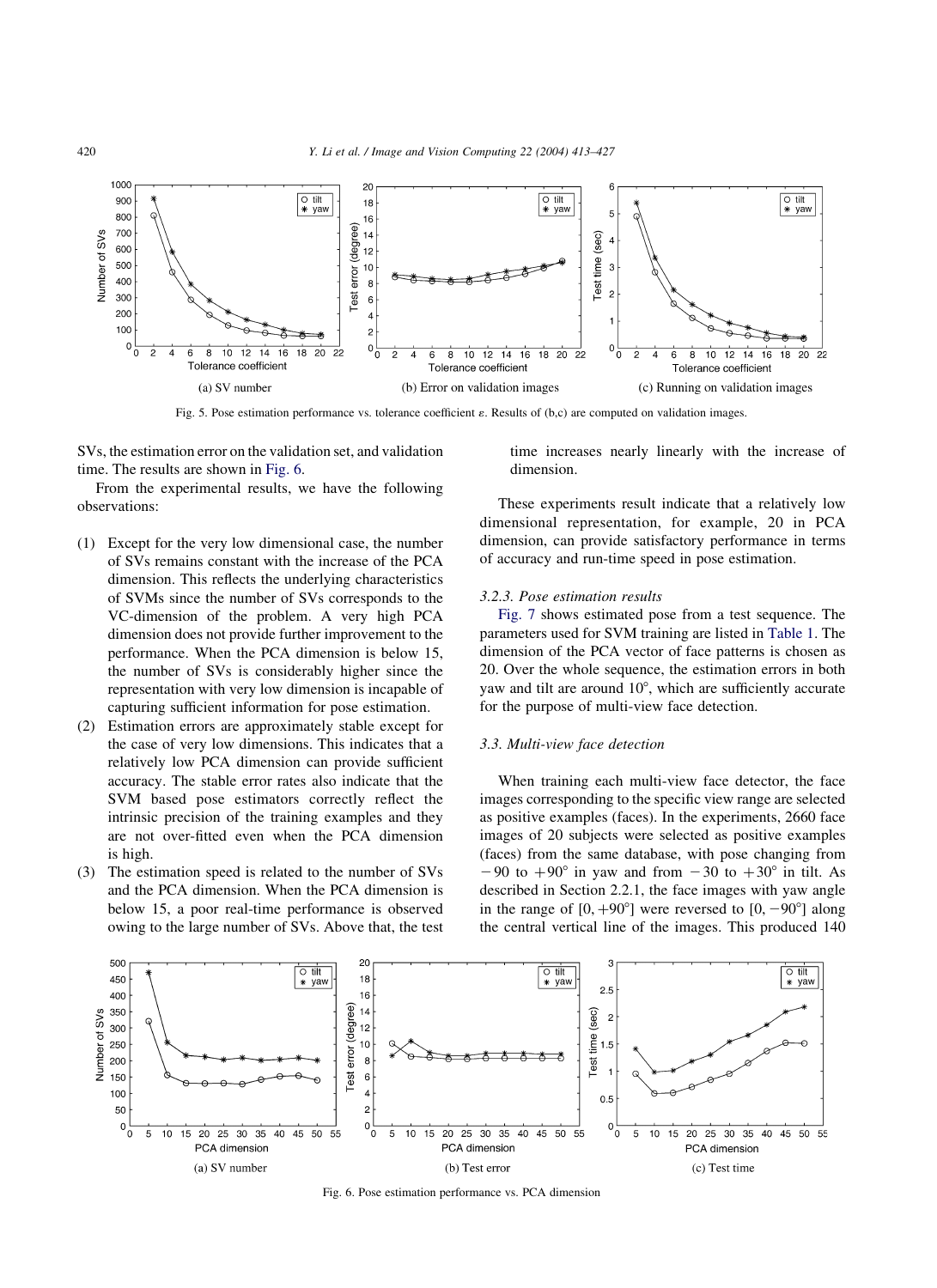<span id="page-8-0"></span>

(a) Sample frames of a test sequence



Fig. 7. Pose estimation on a test sequence. In (b) and (c), the solid curves are the estimated pose in yaw and tilt and the dotted curves are the ground-truth pose which is measured by the data acquisition system.

face images for each subject, and 2800 face images in total. These face images were then divided into four segments: up-profile, up-frontal, down-profile and down-frontal. The separating pose angles are  $0^{\circ}$  in tilt and  $-50^{\circ}$  in yaw which are included into both neighbouring segments.

Since the number of non-face patterns is very large, it is impossible to collect all non-face patterns before training the face detectors. A boot-strapping method [\[46\]](#page-14-0) is adopted for non-face pattern selection and iterative training. In our experiments, negative examples were collected with the SVM face detector. The Eigenface and hybrid detectors were then constructed using the same set of training examples.

An arbitrary collection of non-face patterns, which can be cropped randomly from scenery pictures which do not contain any faces, were chosen as the first set of negative examples for training. Then we applied the resulting detector to the scenery pictures. If positive outputs (false positives)

are reported, save these detections for further training. This process was repeated iteratively until satisfactory results were achieved. All example images were scaled to  $20 \times 20$  pixels when training the face detectors. The images were then normalised to unit vectors and projected into the 20-dimensional PCA space as described in Section 2.1.1.

The parameters of the face detectors are listed in Table 2. A decomposition algorithm based on the LOQO [\[48\]](#page-14-0) algorithm was developed to train the SVM face detectors (the SVM method and the hybrid method). This algorithm is similar to that discussed in Section 2.1.2. A Gaussian was chosen as the kernel function with parameter  $2\sigma^2 = 1$ .

The results from the three methods on a test sequence are illustrated in [Fig. 9](#page-10-0), while some sample frames of the sequence is shown in [Fig. 8](#page-9-0). The ground-truth position of the face on each frame is obtained from the multi-view

| Table 2                                                |  |  |
|--------------------------------------------------------|--|--|
| Parameters used to train the multi-view face detectors |  |  |

|                             | Up-profile           | Up-frontal        | Down-profile         | Down-frontal       |
|-----------------------------|----------------------|-------------------|----------------------|--------------------|
| Image dimension             | 400 $(20 \times 20)$ |                   |                      |                    |
| Number of subjects          | 20                   |                   |                      |                    |
| Images of each subject      | 140                  |                   |                      |                    |
| Total number of face images | 2800                 |                   |                      |                    |
| Range of tilt               | $[-30,0^{\circ}]$    | $[-30.0^{\circ}]$ | $[0, +30^{\circ}]$   | $[0, +30^{\circ}]$ |
| Range of yaw                | $[-90, -50^{\circ}]$ | $[-50.0^{\circ}]$ | $[-90, -50^{\circ}]$ | $[-50,0^{\circ}]$  |
| Number of face images       | 800                  | 960               | 800                  | 960                |
| Number of non-face images   | 2320                 | 1243              | 1733                 | 1208               |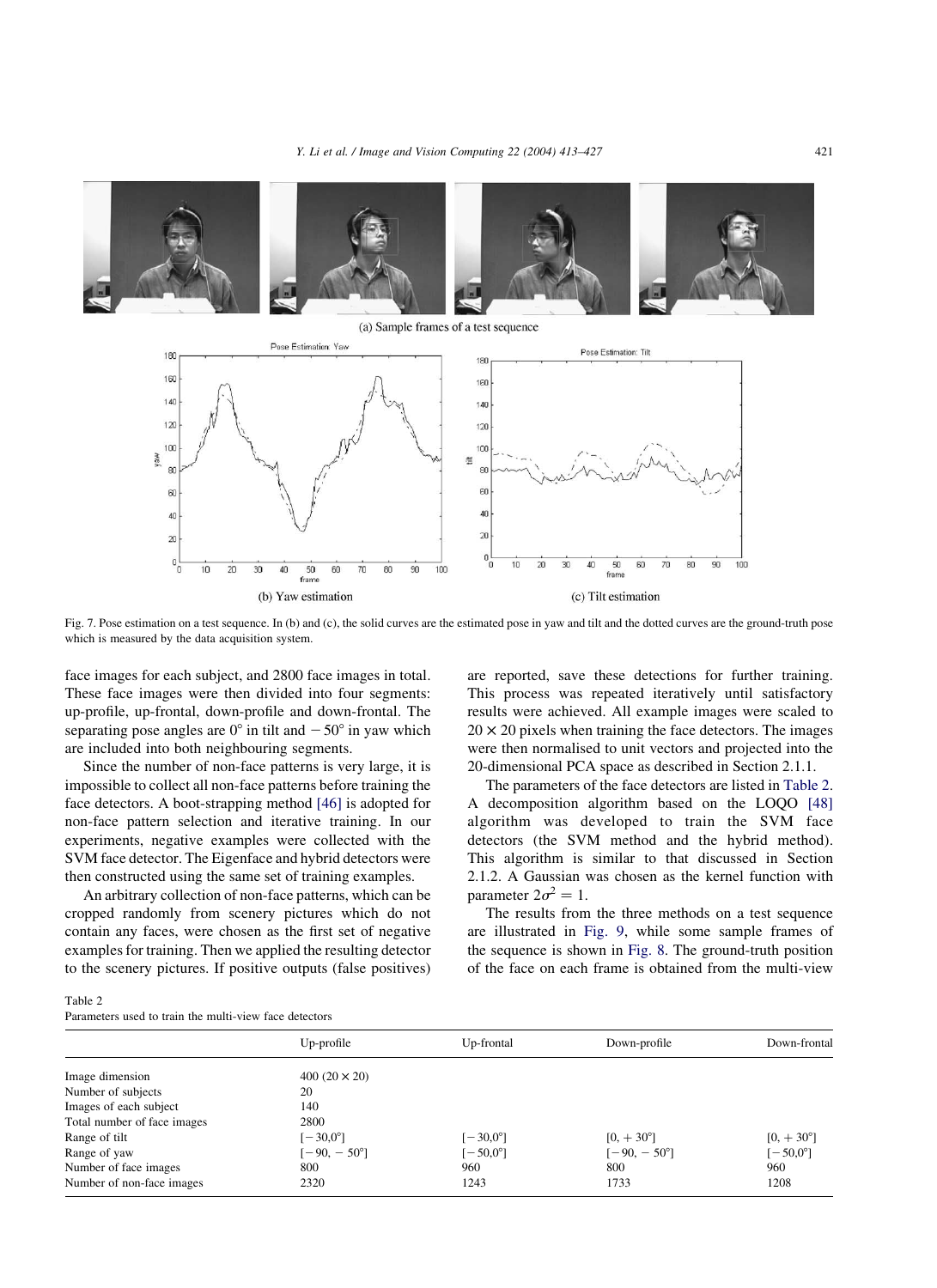<span id="page-9-0"></span>

Fig. 8. Sample frames from a test sequence. From top to bottom are the face detection results of the SVM, Eigenface and hybrid methods. For each frame, detection is performed within the outer box. The small white box is the ground-truth position of the face, and the dark box is the detected face pattern.

face acquisition system described in Section 3.1. Face detection is performed within the outer box with a doubled size of the ground-truth box. The reason for using this bounding box is only to ensure that the computation on each frame (the number of image patches from the scan) is equal so that the results are comparable through the whole sequence. We will demonstrate in Section 3.4 that motion and skin-colour can be used effectively to determine the bounding boxes on which face detection is performed.

The experimental results indicate that ([Fig. 9\)](#page-10-0):

- (1) The SVM method is the most accurate in terms of error in detection scale and location, but also the slowest;
- (2) The Eigenface method is the fastest, but less accurate in certain frames;
- (3) The hybrid method demonstrates the best balance between accuracy and speed; it is almost as accurate as the SVM method and not significantly slower than the Eigenface method in most frames.

# 3.4. Detecting faces dynamically from video

Once we construct both pose estimators and view-based face detectors, we can perform multi-view face detection from video input. In our implementation, we used the skin colour and motion detection to bootstrap regions of interest which may contain faces. The motion information normally sketches the contour and highly textured regions of a moving object. Skin colour, on the other hand, typically provides regions of pixels which are usually located on

faces, hands, and arms. The motion and skin colour cues can be used in a complementary manner for selective attention.

We adopt the Gaussian mixture model to compute the probability of a pixel being skin colour [\[26,36\]](#page-14-0).

$$
p(\xi) = \sum_{j=1}^{m} p(\xi|j)P(j)
$$
 (11)

where  $P(j)$  is the mixing parameter of component j,  $\xi$  is the pixel colour vector in HS format, and  $p(\xi|j)$ , the density of component j, is constructed with mean  $\mu_i$  and covariance matrix  $\Sigma_i$ :

$$
p(\xi|j) = \frac{1}{2\pi|\Sigma_j|^{1/2}} \exp\left\{-\frac{1}{2}(\xi - \mu_j)^T \Sigma_j^{-1}(\xi - \mu_j)\right\}
$$
 (12)

Once the model has been constructed, a look-up table can be created off-line for fast real-time performance [\[26,36\]](#page-14-0).

Motion detection is performed simply by computing the temporal difference of two successive frames:

$$
\frac{\partial I(x, y, t)}{\partial t} = I(x, y, t) - I(x, y, t - 1)
$$
\n(13)

where  $I$  is the image intensity,  $x, y$  are the pixel position in the images, and  $t$  is the time. For a colour image,  $I$  can be computed by averaging the three chromatic components: red, green and blue (RGB). If the value of Eq. (13) is above a preset threshold, the pixel  $(x, y)$  is regarded as being on a moving object.

Sample frames of a sequence with the results of motioncolour based selective attention (large boxes) and face detection (small boxes) are shown in [Fig. 10.](#page-11-0)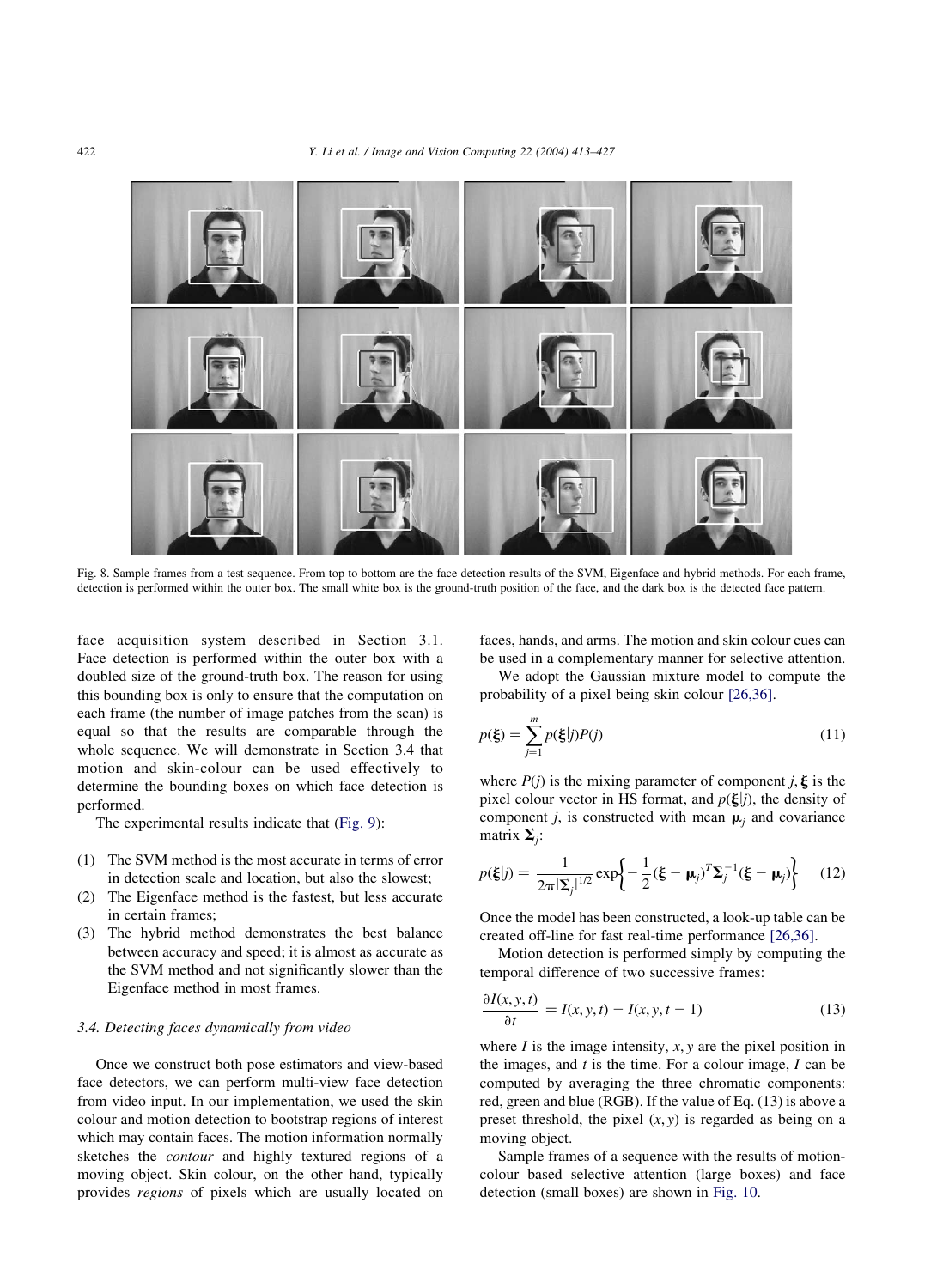<span id="page-10-0"></span>

Fig. 9. Comparison results of, from left to right, the SVM, Eigenface and hybrid methods for multi-view face detection on a test sequence: (a) shows the detection time in seconds on each frame; (b) and (c) are the position errors in pixels from the ground-truth position in horizontal  $(X)$  and vertical  $(Y)$  direction, respectively.

Finally, there are several issues worth mentioning for implementing the face detection system.

- (1) When face detection is performed from video input, it is not necessary to follow the procedure described in Section 2 strictly. Besides the selective attention issues discussed above, the pose information in the previous frame can be conveniently used for the detector selection in the current frame (the pose information can be updated after final detection). However, when the pose information is not available or not reliable, for example, in the first frame, or when detection failure occurs, the whole procedure is needed to recover detection.
- (2) The pose information needed here is only for the purpose of choosing a detector, therefore a coarse pose

estimator can be trained and used to reduce the computation. Nevertheless, when the final detection is obtained, a more precise pose estimation may be necessary for further processing such as face tracking and recognition.

- (3) Selecting scales for the first frame of an image sequence (Step 2 of the detection process in Section 2) is arbitrarily determined in our experiment, for example, from 20 pixels to 1/4 of the image size. For the following frames however, the scales can be chosen according to the detected faces in the previous frames.
- (4) As we have filtered the images with Sobel operators and normalised the final pattern vectors to unit vectors, the system can perform well with uniformly changing illuminations. We also tested it on cluttered background ([Fig. 10\)](#page-11-0).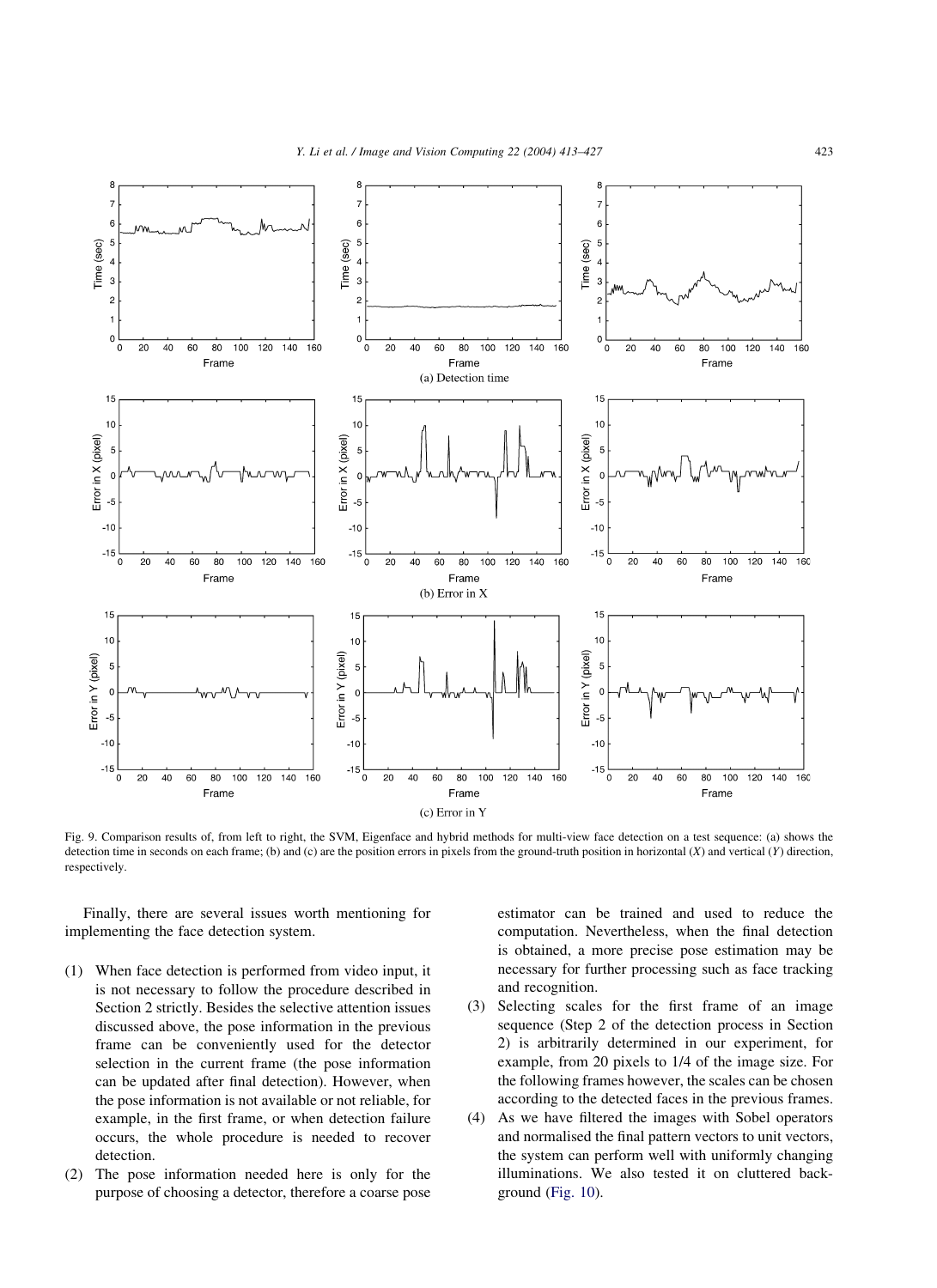<span id="page-11-0"></span>

Fig. 10. Face detection on a video sequence. The larger boxes are obtained by motion-colour based selective attention. Face detection is then performed on these bounding boxes only. The final detections are labelled with the smaller boxes inside the larger ones.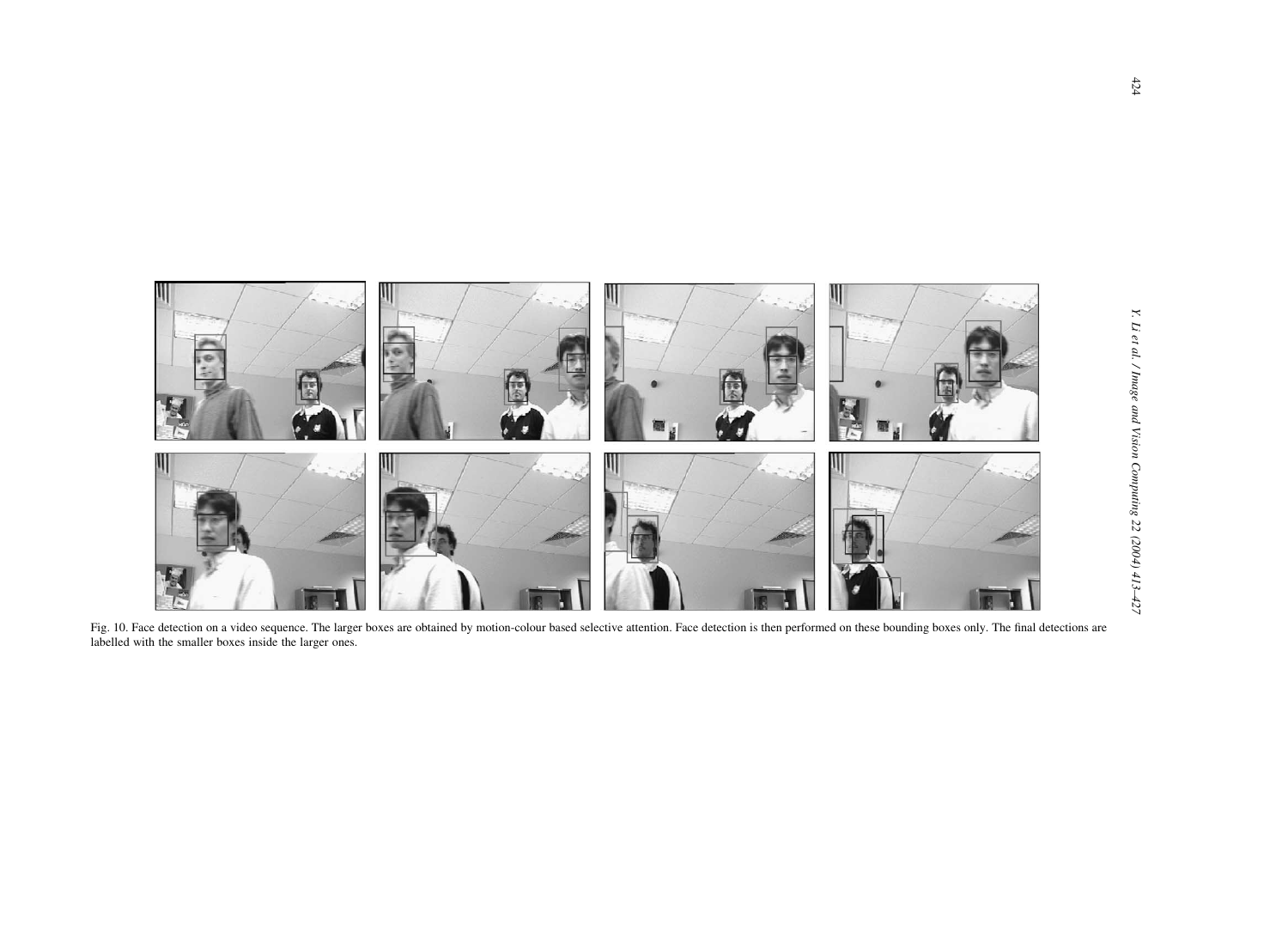#### 3.5. Frontal-view face recognition

As a case study, we performed frontal-view face recognition based on the results of detection. It is important to note that we have also tried multi-view face recognition but the results were unsatisfactory. In psychological vision research, it has been reported that a human's ability to memorise and recognise faces is better in 3/4 views than in frontal and profile views [\[2,15,20\].](#page-13-0) Unfortunately there have been few similar findings in machine based face recognition systems. We believe that, for appearance based face recognition which is the methodology adopted most widely in this community, correspondence is one of the most important issues for accurate recognition. Note that the correspondence should be in 3D which is often difficult from 2D input images. This is perhaps one of the key reasons why most face recognition systems can only perform well in frontal or near-frontal views—imagine that the appearance of a face is very different from different views, or in other words, misalignment in views may lead to a significant drop in performance.

The experiments were carried out on a small scale where the number of subjects is 10. The training set included 90 face images, nine of each subject. All the faces were collected in frontal view or near frontal view. We ran the multi-view face detectors on those images, then cropped the detected patches as the final training examples for face recognition. Ten one-against-all classifiers were trained using SVM on nine positive examples and 81 negative examples.

Table 3 lists some results from four test sequences. From left to right, the parameters are seq: sequence number, frame: number of frames in sequence, errT: average absolute error of tilt, errY: average absolute error of yaw, detected: number of frames where faces were detected, frontal: number of frames where faces are in frontal view (recognition is performed), recognised: number of frames where subjects were correctly recognised.

The results showed that the performance of face recognition on this small scale problem (10 subjects) is acceptable, therefore it may have potential applications such as access control in a small office environment. We must admit that the correspondence between faces is only implicitly implemented by the multi-view face detectors, therefore this method may lack scalability to a larger number of subjects.

Table 3 Test results on four sequences

| Seq            | Frame | errT | errY | Detected   | Frontal | Recognised |
|----------------|-------|------|------|------------|---------|------------|
| -1             | 100   | 10.8 | 5.3  | 100 (100%) | 36      | 32 (89%)   |
| 2              | 200   | 11.8 | 10.2 | 198 (99%)  | 64      | 61 (95%)   |
| 3              | 200   | 8.8  | 16.2 | 200 (100%) | 56      | 53 (95%)   |
| $\overline{4}$ | 200   | 8.0  | 7.0  | 193 (97%)  | 101     | 93 (92%)   |
| Total          | 700   | 9.7  | 10.3 | 691 (99%)  | 257     | 239 (93%)  |

# 4. Conclusions

We have presented in this paper an integrated approach to multi-view face detection. The contributions of this work include:

- (1) A novel approach to multi-view face detection, where pose information is explicitly estimated first, and is used to select an appropriate face detector.
- (2) An SVM regression based method to estimate the head pose.
- (3) A hybrid algorithm combining SVM and Eigenface methods for face detection which provides improved performance in terms of accuracy and speed.

Face detection can be defined as a classification problem of separating face patterns from non-face patterns. Therefore, estimating a boundary which robustly separates the two classes of patterns is more promising than other methods such as probabilistic modelling of the face patterns or the density functions of both face and non-face patterns since only the face and non-face patterns located around the boundary are concerned. This is actually the underlying characteristic of SVMs. By iteratively collecting near-face negative patterns using a prototype face detector, we can gradually refine the detector, making it well fitted to the boundary between face and non-face patterns.

Unlike the frontal-view problem, detecting faces with large pose variation is more challenging since the severe nonlinearity caused by rotation in depth, self-shadowing and self-occlusion yields an extraordinarily irregular distribution of face patterns. The straightforward method, constructing a single universal detector, proved to be inefficient. Some researchers tried to build view-based piece-wise multiple models to solve this problem [\[17,27,31\].](#page-13-0) However, computation is intensified since a pattern needs to be evaluated on more models. In this work, we presented a novel approach to this problem by explicitly using the pose information. By determining firstly the possible pose of a pattern, only the classifier for this specific pose is needed for detection. Moreover, the computation on pose estimation, which may be intuitively regarded as an extra burden, does not impose a significant influence on the real-time performance of a system since a 'cheap' pose estimator, which provides a coarse estimation, is sufficient.

We have presented an appearance based approach to pose estimation in this paper. PCA is adopted to represent multi-view face patterns in a low-dimensional orthogonal feature space, and SVM regression is employed to construct the pose estimators. The advantage of the SVM pose estimator is that it can be trained directly from the data with little requirement of the prior knowledge about the data and it is guaranteed to converge.

To improve the overall performance of face detection in terms of both speed and accuracy, three methods for multiview face detection were implemented and compared with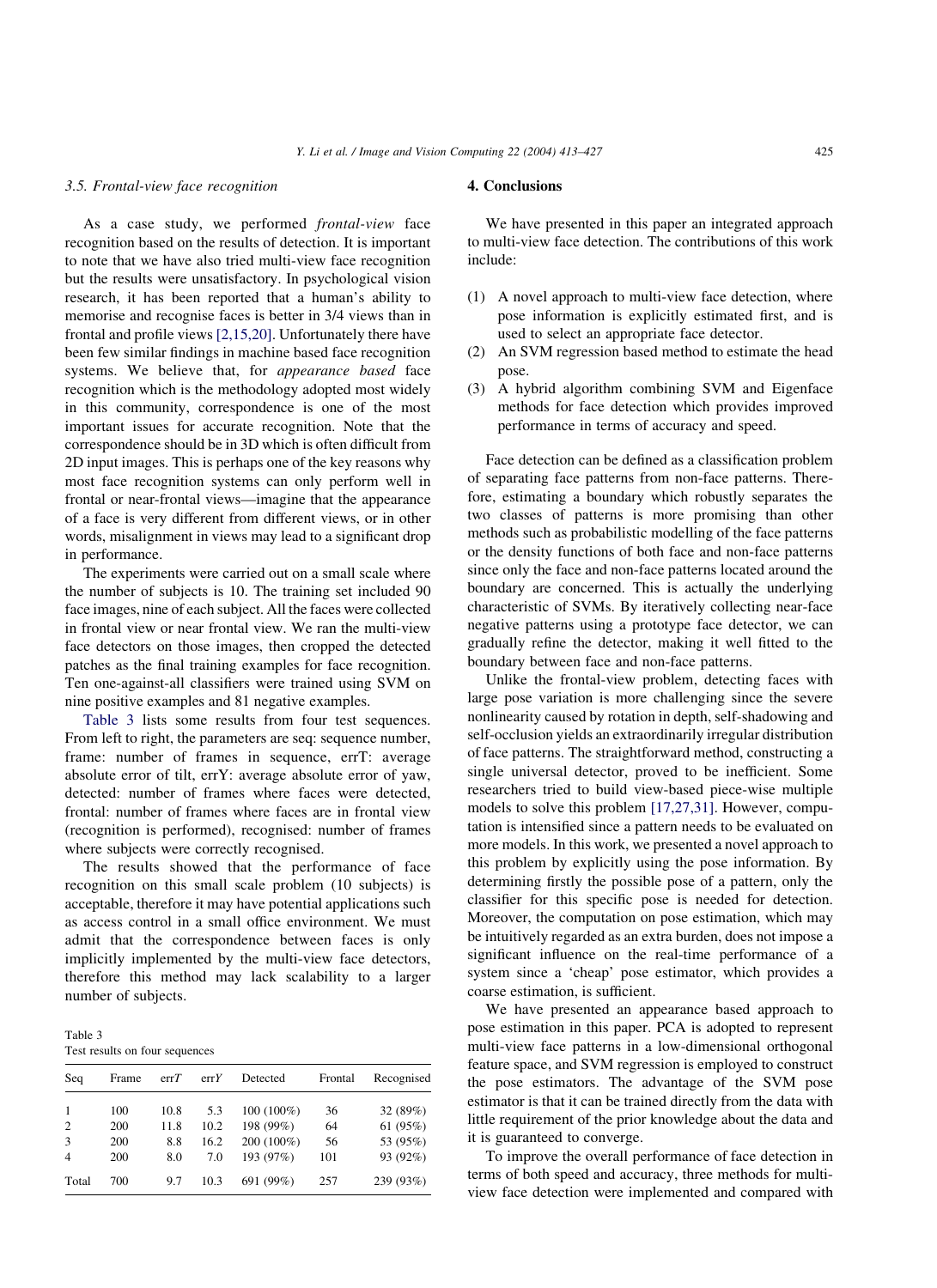<span id="page-13-0"></span>each other. Experimental results show that the Eigenface method is faster but less accurate as there is a relatively large overlap between the confidence distributions of face and non-face classes (see [Fig. 4](#page-5-0)), while the SVM method is more accurate but slower since the number of SVs cannot be efficiently controlled at a low level. By combining the two methods together, a novel method is proposed which keeps the advantages and suppresses the disadvantages of both methods. The properties of the hybrid method include:

- (1) Most 'obvious' patterns are determined by the Eigenface method which is fast;
- (2) The ambiguous patterns are classified by the SVM method which is accurate;
- (3) The SVM classifier is trained only on a small set of ambiguous patterns, thus it is more accurate and faster.

This hybrid method can also be applied to other classification problems.

Another interesting issue is dynamic face detection from video input. In this situation, motion, skin colour and background information provide enriched information for detection. Although robust motion estimation and colour constancy over time can be problematic, a relatively simple method, which adopts temporal differencing for motion estimation, mixtures of Gaussians for skin colour modelling, and grouping motion and skin colour for selective attention, has proved to be sufficient to improve the real-time performance.

As a case study, we have also implemented a frontalview face recognition system based on the face detection results. Satisfactory results have been obtained on a small number of subjects.

#### Acknowledgements

The authors wish to thank Alex Smola for providing the code of the LOQO algorithm.

#### References

- [1] D. Beymer, A. Shashua, T. Poggio. Example based image analysis and synthesis, Technical report, Massachusetts Institute of Technology, A.I. Memo 1431, 1993.
- [2] V. Bruce, T. Valentine, The basis of the 3/4 view advantage in face recognition, Applied Cognitive Psychology 1 (1987) 109–120.
- [3] M. Burl, P. Perona, Recognition of planar object classes, IEEE Conference on Computer Vision and Pattern Recognition (1996) 223–230.
- [4] D. Comaniciu, P. Meer, Mean shift analysis and applications, IEEE International Conference on Computer Vision, vol. 2, Corfu, Greece, 1999, pp. 1197–1203.
- [5] E. Elagin, J. Steffens, H. Neven, Automatic pose estimation system for human faces based on bunch graph matching technology, IEEE International Conference on Automatic Face and Gesture Recognition, Nara, Japan, 1998, pp. 136–141.
- [6] A. Gee, R. Cipolla, Determining the gaze of faces in images, Image and Vision Computing 12 (10) (1994) 639–647.
- [7] S. Gong, S. McKenna, J. Collins, An investigation into face pose distributions, Proceedings of the IEEE International Conference on Automatic Face and Gesture Recognition, Vermont, US, 1996, pp. 265–270.
- [8] S. Gong, S. McKenna, A. Psarrou, Dynamic Vision: From Images to Face Recognition, World Scientific Publishing and Imperial College Press, 2000.
- [9] S. Gong, E. Ong, P. Loft, Appearance-based face recognition under large head rotations in depth, Asian Conference on Computer Vision, Hong Kong, vol. 2, 1998, pp. 679–686.
- [10] S. Gong, E.-J. Ong, S. McKenna, Learning to associate faces across views in vector space of similarities to prototypes, In British Machine Vision Conference, 54-64, Southampton, England, 1998.
- [11] T. Horprasert, Y. Yacoob, L. Davis, Computing 3D head orientation from a monocular image sequence, IEEE International Conference on Automatic Face and Gesture Recognition, Vermont, USA, 1996, pp. 242–247.
- [12] T.E. Hutchinson, K.P. White Jr., W.N. Martin, K.C. Reichert, L.A. Frey, Human-computer interaction using eye-gaze input, IEEE Transactions on Systems, Man, and Cybernetics 19 (6) (1989) 1527–1534.
- [13] P.V.M. Jones, Rapid object detection using a boosted cascade of simple features, IEEE Conference on Computer Vision and Pattern Recognition, Hawaii, USA, 2001.
- [14] R. Kjeldsen, J. Kender, Finding skin in color images, IEEE International Conference on Automatic Face and Gesture Recognition, Vermont, USA, 1996, pp. 312–317.
- [15] F.L. Krouse, Effects of pose, pose change and delay on face recognition performance, Journal of Applied Psychology 66 (1981) 651–654.
- [16] N. Kruger, M. Potzsch, C. von der Malsburg, Determination of face position and pose with a learned representation based on labelled graphs, Image and Vision Computing 15 (8) (1997) 665–673.
- [17] S. Li, L. Zhu, Z. Zhang, H. Zhang, Statistical learning of multi-view face detection, European Conference on Computer Vision, Copenhagen, Denmark, 2002.
- [18] Y. Li, S. Gong, H. Liddell, Support vector regression and classification based multi-view face detection and recognition, IEEE International Conference on Automatic Face and Gesture Recognition, Grenoble, France, 2000, pp. 300–305.
- [19] Y. Li, S. Gong, J. Sherrah, H. Liddell, Multi-view face detection using Support Vector Machines and Eigenspace modeling, The Fourth International Conference on Knowledge-Based Intelligent Engineering System and Allied Technologies, Brighton, UK, 2000, pp. 241–244.
- [20] R.H. Logie, A.D. Baddeley, M.M. Woodhead, Face recognition, pose and ecological validity, Applied Cognitive Psychology 1 (1987) 53–69.
- [21] Y. Matsumoto, A. Zelinsky, An algorithm for real-time stereo vision implementation of head pose and gaze direction measurement, IEEE International Conference on Automatic Face and Gesture Recognition, Grenoble, France, 2000, pp. 499–504.
- [22] T. Maurer, C. von der Malsburg, Tracking and learning graphs and pose on image sequences of faces, IEEE International Conference on Automatic Face and Gesture Recognition, Vermont, USA, 1996, pp. 176–181.
- [23] S. McKenna, S. Gong, Tracking faces, IEEE International Conference on Automatic Face and Gesture Recognition, Vermont, US, 1996, pp. 271–276.
- [24] S. McKenna, S. Gong, J. Collins, Face tracking and pose representation, British Machine Vision conference, Edinburgh, Scotland, 1996, pp. 755–764.
- [25] S. McKenna, S. Gong, Y. Raja, Face recognition in dynamic scenes, British Machine Vision Conference, Colchester, UK, 1997, pp. 140–151.